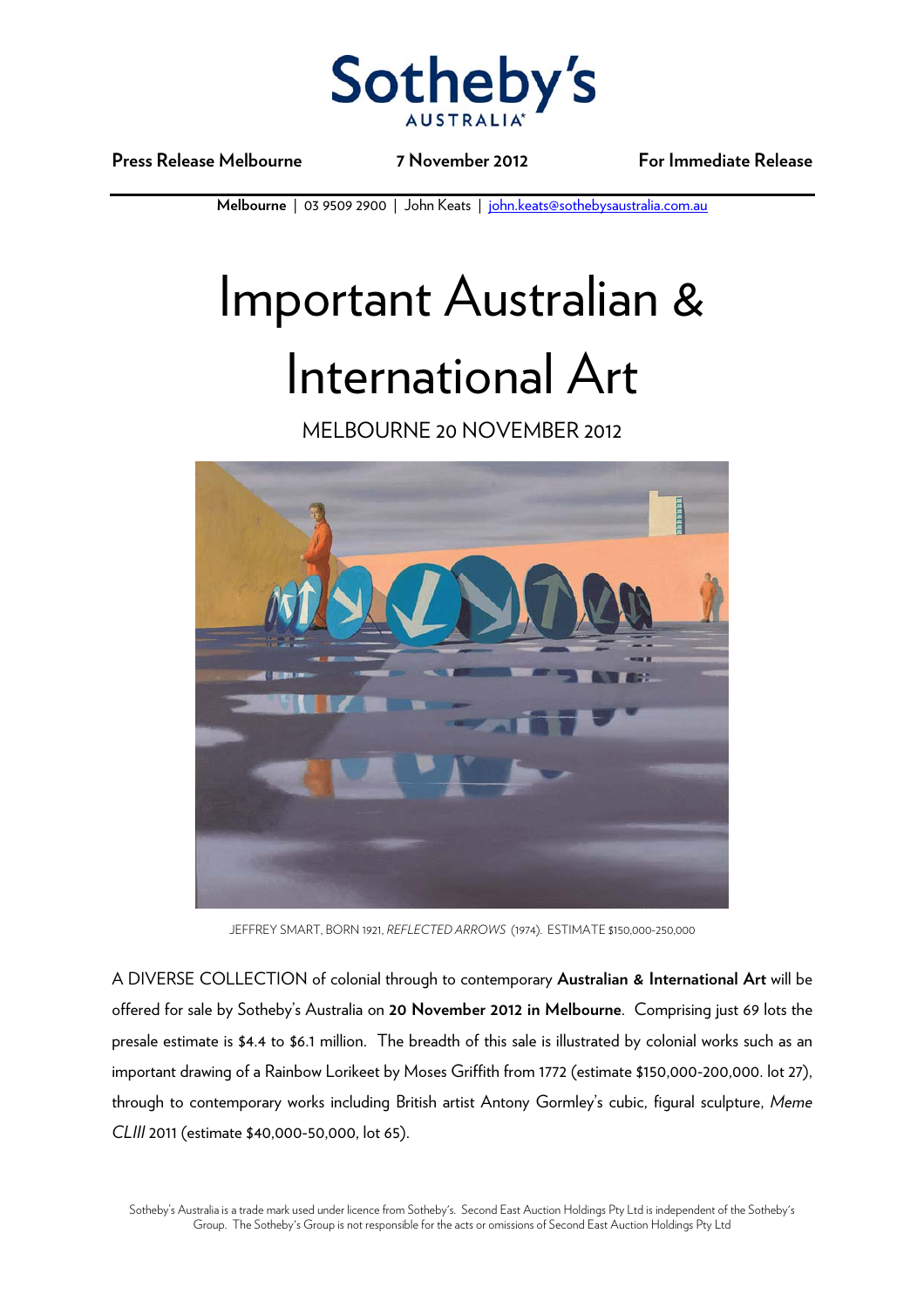

## **Press Release Melbourne 7 November 2012 For Immediate Release**

Sotheby's Australia are particularly honoured to be entrusted with the sale of Sidney Nolan's *Ned Kelly: Crossing the River* 1955 (estimate \$800,000-1,200,000, lot 21, pictured). The painting was formerly in the collection of Cynthia Nolan and has been and has never previously been offered for public auction. Here the Australian outlaw is reduced to neck, helmet, eyes, arm and rifle, as he defiantly and courageously traverses the land of 'droughts and flooding rains'.



Australian art produced during the second half of the twentieth century is strongly represented. Highlights include Charles Blackman's *Schoolgirl Reading* 1954 (estimate \$140,000-180,000, lot 33), John Brack's *Flowering Gum* 1958 (estimate \$120,000-160,000, lot 10), Sidney Nolan's *Latrine Sitter* 1942 (estimate \$80,000-120,000, lot 18), Brett Whiteley's *The Valley at Dusk* (1983) (estimate \$400,000-500,000, lot 15) and Fred William's *Rocks* (1957-1958) (estimate \$80,000-120,000, lot 19). The auction also includes four works by Justin O'Brien, including the widely published work *The Baptism of Christ* (1949) (estimate \$20,000-30,000, lot 9).

The sale also features two superb examples by Jeffrey Smart. The large and impressive *The New School II* (2004) (estimate \$400,000-600,000, lot 38) borrows much of it's composition from *The Ideal City*, painted circa 1470 by Smart's great hero, Piero della Francesca; the school buildings and apartment blocks to the right and left clearly echo those in the Renaissance picture, while Piero's multi-coloured pavement is here reprised in the painted lines of a generic ball-sports court. Smart's own flair for design can be seen in *Reflected Arrows* (1974) (estimate \$150,000-250,000, lot 11, pictured previous), a harmony of straight lines and angles, circles and ellipses, architecture and the human figure. This painting featured in the 1982 survey and was the poster image for the artist's 1999 retrospective exhibition at the Art Gallery of New South Wales.

Sotheby's Australia is a trade mark used under licence from Sotheby's. Second East Auction Holdings Pty Ltd is independent of the Sotheby's Group. The Sotheby's Group is not responsible for the acts or omissions of Second East Auction Holdings Pty Ltd